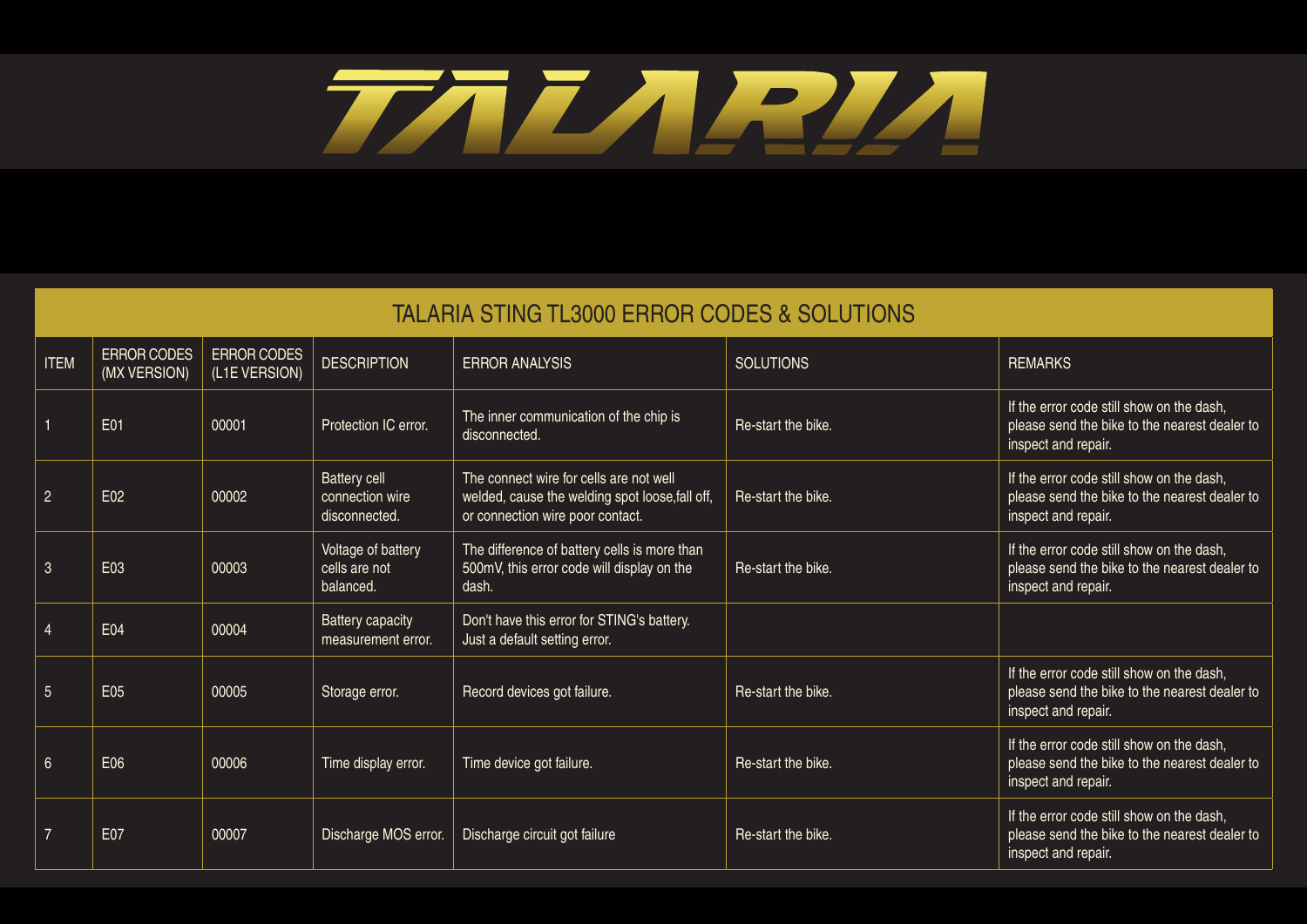| <b>ITEM</b> | <b>ERROR CODES</b><br>(MX VERSION) | <b>ERROR CODES</b><br>(L1E VERSION) | <b>DESCRIPTION</b>                          | <b>ERROR ANALYSIS</b>                                                                                                                         | <b>SOLUTIONS</b>                                                                                                                                                              | <b>REMARKS</b>                                                                                                                                                                                                                  |
|-------------|------------------------------------|-------------------------------------|---------------------------------------------|-----------------------------------------------------------------------------------------------------------------------------------------------|-------------------------------------------------------------------------------------------------------------------------------------------------------------------------------|---------------------------------------------------------------------------------------------------------------------------------------------------------------------------------------------------------------------------------|
| 8           | E08                                | 00008                               | Charge MOS error.                           | Charge circuit got failure                                                                                                                    | Re-start the bike.                                                                                                                                                            | If the error code still show on the dash,<br>please send the bike to the nearest dealer to<br>inspect and repair.                                                                                                               |
| 9           | E09                                | 00009                               | Over charge error.                          | 1. Charging voltage is higher than single<br>battery cell's over charge protection voltage<br>4250mV.<br>2. Misinformation of BMS.            | Re-start the bike.                                                                                                                                                            | When this error code display on dash, will<br>not affect the riding, but cannot charge. After<br>the re-start, if the error code still display on<br>dash, please send the bike to the nearest<br>dealer to inspect and repair. |
| 10          | E10                                | 0000A                               | Level 1 over<br>discharge error.            | The low battery caused the error codes<br>display on dash.                                                                                    | Users need to charge the battery<br>immediately.                                                                                                                              |                                                                                                                                                                                                                                 |
| 11          | E11                                | 0000B                               | Level 2 over<br>discharge error.            |                                                                                                                                               |                                                                                                                                                                               |                                                                                                                                                                                                                                 |
| 12          | E12                                | 0000C                               | Level 1 over<br>discharge<br>current error. | Battery discharge current is bigger than the<br>level 1 over current value, and caused the<br>over current protection function start to work. | Stop the over current discharge or reduce<br>the discharge current for 1 minute, the error<br>will disappear automatically.                                                   | If the error code still show on the dash,<br>please send the bike to the nearest dealer to<br>inspect and repair.                                                                                                               |
| 13          | E13                                | 0000D                               | Level 2 over discharge<br>current error.    | Battery discharge current is bigger than the<br>level 2 over current value, and caused the<br>over current protection function start to work. | Stop the over current discharge or control the<br>discharge current ≤ 110A, or check whether<br>there's the short circuit? If yes, eliminate the<br>short circuit.            | If the error code still show on the dash,<br>please send the bike to the nearest dealer to<br>inspect and repair.                                                                                                               |
| 14          | E14                                | 0000E                               | Over charge<br>current error.               | Charging current is bigger than the protection<br>charge current value.                                                                       | Check to see the charger is the right one to<br>match the battery.                                                                                                            | If the battery is charged by Talaria stock<br>charger, still show over charge current error,<br>please send the bike to the nearest dealer to<br>inspect and repair.                                                            |
| $15\,$      | E15                                | 0000F                               | Software start<br>failure error.            | With load electric capacity to connect the<br>battery, if the load electric capacity is too<br>much, will cause the software start failure.   | Please follow the owner's manual to turn on<br>the powertrain and start the riding.                                                                                           |                                                                                                                                                                                                                                 |
| 16          | E16                                | 00010                               | Pre-charge<br>time-out error.               | 1. BMS failure.<br>2. Failure of the charger or the charger is not<br>match with the battery.                                                 | 1. If it's caused by BMS failure,<br>need to replace the BMS.<br>2. If it's caused by the charger failure or<br>unmatched charger, please replace the new<br>correct charger. | If the solution cannot solve the error, please<br>send the bike to the nearest dealer to inspect<br>and repair.                                                                                                                 |
| 17          | E17                                | 00020                               | MOS temperature<br>sensor failure error.    | MOS Temperature sensor failure.                                                                                                               | Re-start the bike.                                                                                                                                                            | If the solution cannot solve the error, please<br>send the bike to the nearest dealer to inspect<br>and repair.                                                                                                                 |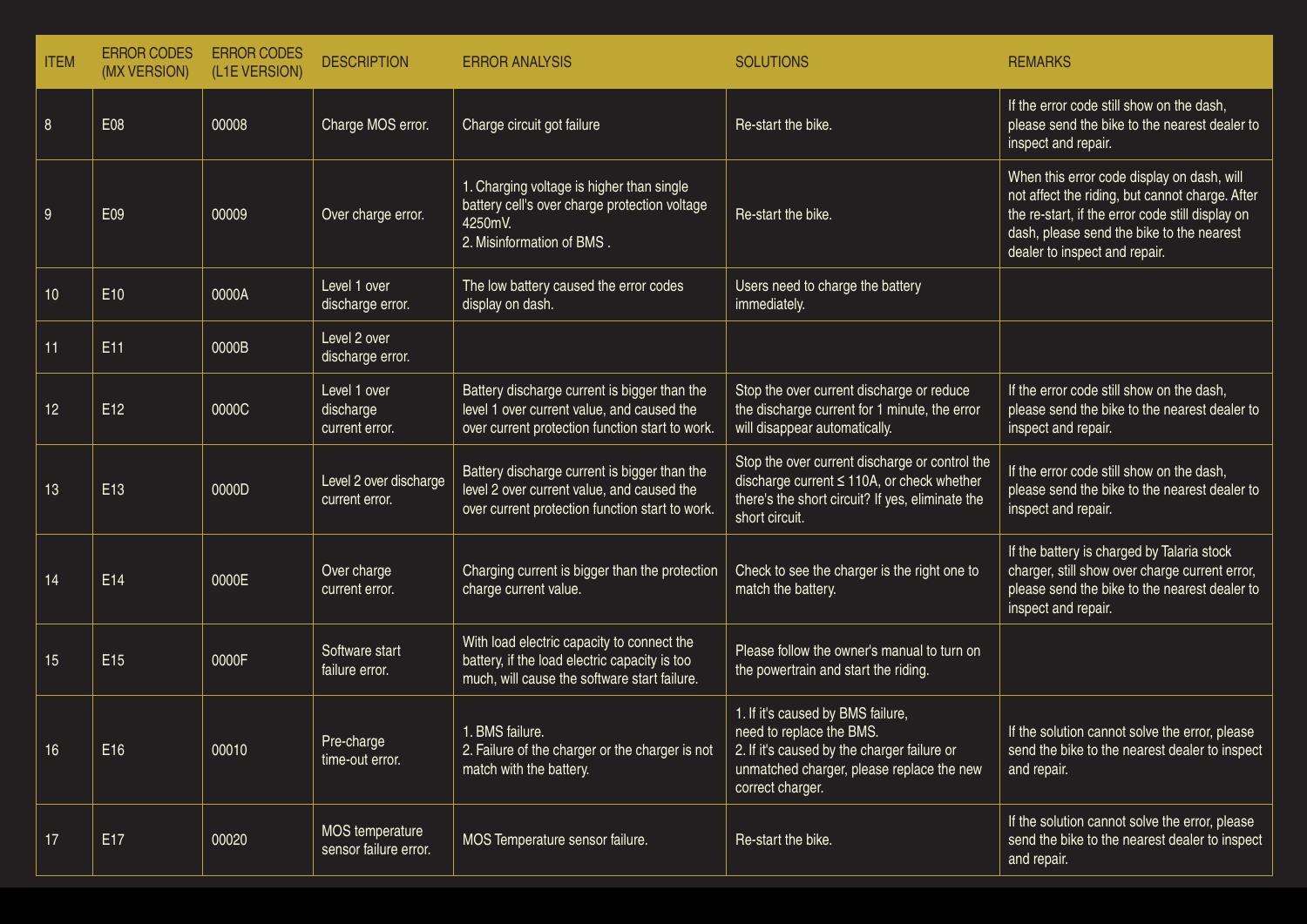| <b>ITEM</b> | <b>ERROR CODES</b><br>(MX VERSION) | <b>ERROR CODES</b><br>(L1E VERSION) | <b>DESCRIPTION</b>                                   | <b>ERROR ANALYSIS</b>                                                                                                                                        | <b>SOLUTIONS</b>                                                                | <b>REMARKS</b>                                                                                                                                          |
|-------------|------------------------------------|-------------------------------------|------------------------------------------------------|--------------------------------------------------------------------------------------------------------------------------------------------------------------|---------------------------------------------------------------------------------|---------------------------------------------------------------------------------------------------------------------------------------------------------|
| 18          | E18                                | 00030                               | Battery cell<br>temperature sensor<br>failure error. | Battery cell temperature sensor failure.                                                                                                                     | Re-start the bike.                                                              | If the solution cannot solve the error, please<br>send the bike to the nearest dealer to inspect<br>and repair.                                         |
| 19          | E <sub>19</sub>                    | 00040                               | Battery discharge<br>overheated error.               | When the battery pack is discharging, the<br>battery pack inner temperature is overheated.                                                                   | Stop to ride the bike until the discharge<br>overheat protection unlocked.      | It's strongly suggested to use the bike follow<br>the owner's manual.                                                                                   |
| 20          | E20                                | 00050                               | Battery charge<br>overheated error.                  | The high battery cell temperature caused this<br>error.                                                                                                      | Stop to charge the battery until the charge<br>overheat protection unlocked.    | It's strongly suggested to use the bike follow<br>the owner's manual.                                                                                   |
| 21          | E21                                | 00060                               | Battery discharge low<br>temperature error.          | When the battery pack discharges in very<br>low temperature, the battery will carry out the<br>protection function for low temperature.                      | Stop to ride the bike until the low temperature<br>protection unlocked.         | It's strongly suggested to use the bike follow<br>the owner's manual.                                                                                   |
| 22          | E <sub>22</sub>                    | 00070                               | Battery charge low<br>temperature error.             | When the battery pack is charged in very low<br>temperature, the battery will carry out the<br>protection function for low temperature.                      | Stop to charge the battery until the low<br>temperature protection unlocked.    | It's strongly suggested to use the bike follow<br>the owner's manual.                                                                                   |
| 23          | E <sub>23</sub>                    | 00080                               | Battery discharge,<br>MOS overheated<br>error.       | It's caused by the overheated MOS when the<br>battery pack is discharging.                                                                                   | Stop to ride the bike until the overheat<br>protection unlocked.                | It's strongly suggested to use the bike follow<br>the owner's manual.                                                                                   |
| 24          | E24                                | 00090                               | Battery charge, MOS<br>overheated error.             | It's caused by the overheated MOS when the<br>battery pack is charging.                                                                                      | Stop to charge the battery until the discharge<br>overheat protection unlocked. | It's strongly suggested to use the bike follow<br>the owner's manual.                                                                                   |
| 25          | E <sub>25</sub>                    | 000A0                               | Soft-start circuit<br>overheated error.              | If the temperature is high when use the<br>soft-start, will cause the discharge MOS not<br>work, and lead the entire soft-start circuit to<br>be overheated. | Stop to ride the bike until the overheat<br>protection unlocked.                |                                                                                                                                                         |
| 26          | E26                                | 000B0                               | Storage error.                                       | It's caused by the faulty operation during the<br>production.                                                                                                | Send the bike to the nearest dealer to repair.                                  |                                                                                                                                                         |
| 27          | E27                                | 000C0                               | Discharge fuse<br>failure error.                     | Don't have this error for STING's battery. Just<br>a default setting error.                                                                                  |                                                                                 |                                                                                                                                                         |
| 28          | E28                                | 000D0                               | Charge fuse<br>failure error.                        | Don't have this error for STING's battery. Just<br>a default setting error.                                                                                  |                                                                                 |                                                                                                                                                         |
| 29          | E29                                | 000E0                               | Level 3 over<br>current error.                       | Short circuit in the external circuit causes this<br>error.                                                                                                  | Inspect and eliminate the short circuit.                                        | If you don't have the professional tools, or<br>you can find the short circuit, please send<br>the bike to the nearest dealer to inspect and<br>repair. |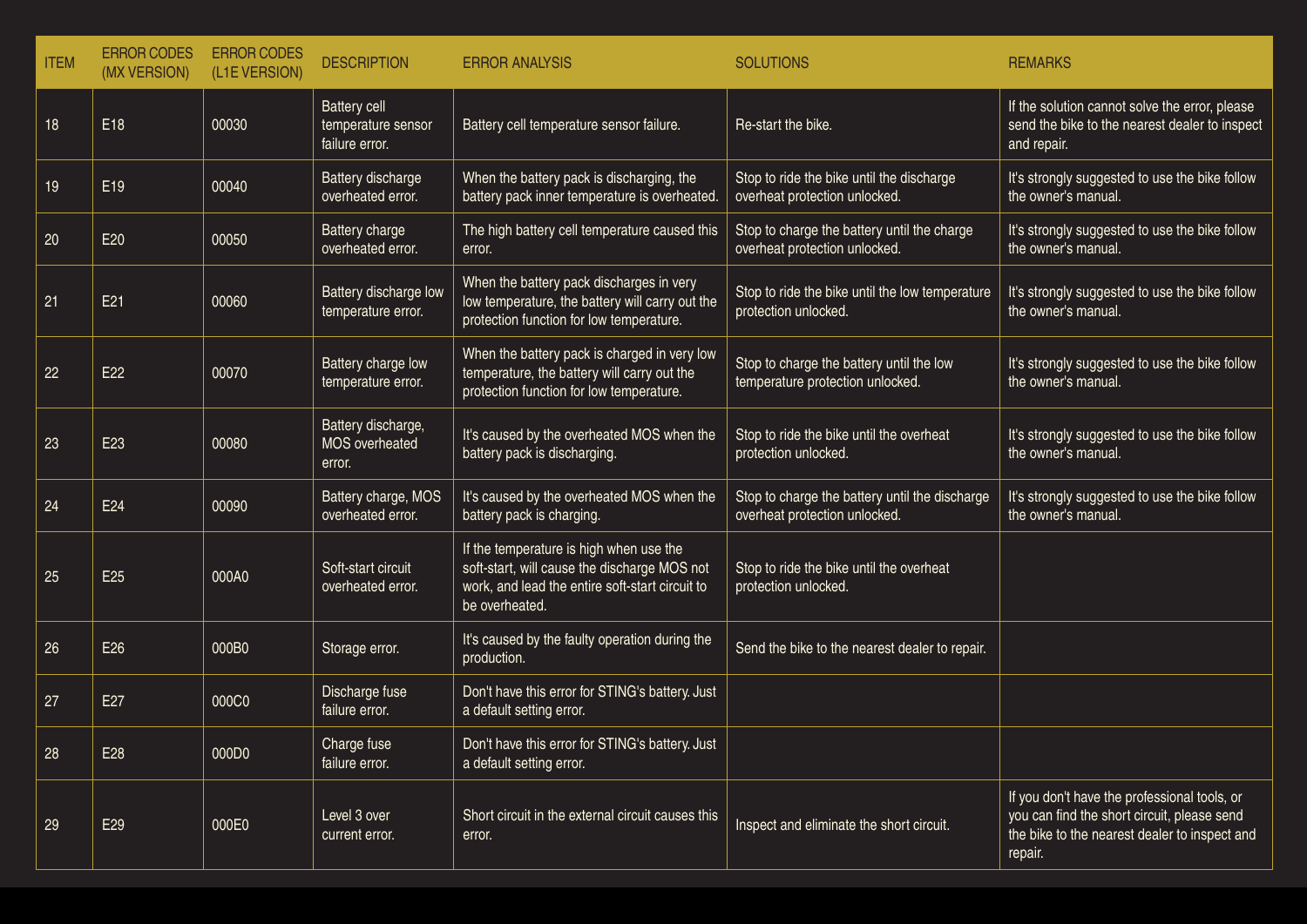| <b>ITEM</b> | <b>ERROR CODES</b><br>(MX VERSION) | <b>ERROR CODES</b><br>(L1E VERSION) | <b>DESCRIPTION</b>                           | <b>ERROR ANALYSIS</b>                                                           | <b>SOLUTIONS</b>                                                                                                                                                                                                                                                                                                                                                                                                                                         | <b>REMARKS</b>                                                                                                                                       |
|-------------|------------------------------------|-------------------------------------|----------------------------------------------|---------------------------------------------------------------------------------|----------------------------------------------------------------------------------------------------------------------------------------------------------------------------------------------------------------------------------------------------------------------------------------------------------------------------------------------------------------------------------------------------------------------------------------------------------|------------------------------------------------------------------------------------------------------------------------------------------------------|
| 30          | E30                                | 000F0                               | Level 4 over<br>current error.               | Short circuit in the external circuit causes<br>this error.                     | Inspect and eliminate the short circuit.                                                                                                                                                                                                                                                                                                                                                                                                                 | If you don't have the professional tools, or you<br>can find the short circuit, please send the bike<br>to the nearest dealer to inspect and repair. |
| 31          | E31                                | 00100                               | Setting error.                               | It's caused by any improper operations<br>during the production.                | Send the bike to the nearest dealer to repair.                                                                                                                                                                                                                                                                                                                                                                                                           |                                                                                                                                                      |
| 32          | E33                                | 00300                               | Controller phase wire<br>over current error. | Controller phase wire current is equal or<br>greater than the protection value. | 1. Turn off the bike, and switch off the circuit<br>breaker. Then, check the whether the motor<br>phase wire terminal got loose, or broken. And<br>then, check whether the motor outlet phase<br>sequence corresponds to the U / V / W on<br>the controller. Finally, check whether the<br>magnetic encoder output wire corresponds<br>to the yellow, green and blue wires on the<br>harness assy.<br>2. Check whether anything stuck the rear<br>wheel. | If the solution cannot solve the error, please<br>send the bike to the nearest dealer to inspect<br>and repair.                                      |
| 33          | E34                                | 00400                               | Controller busbar<br>over current error.     | Controller busbar current is equal or greater<br>than the protection value.     | 1. Turn off the bike, and switch off the circuit<br>breaker. Then, check the whether the motor<br>phase wire terminal got loose, or broken. And<br>then, check whether the motor outlet phase<br>sequence corresponds to the U / V / W on<br>the controller. Finally, check whether the<br>magnetic encoder output wire corresponds<br>to the yellow, green and blue wires on the<br>harness assy.<br>2. Check whether anything stuck the rear<br>wheel. | If the solution cannot solve the error, please<br>send the bike to the nearest dealer to inspect<br>and repair.                                      |
| 34          | E35                                | 00500                               | Controller MOS error.                        | Controller MOS welding loose or MOS is<br>broken.                               | Replace the controller assy.                                                                                                                                                                                                                                                                                                                                                                                                                             |                                                                                                                                                      |
| 35          | E36                                | 00600                               | Tip-over sensor error.                       | Tip-over sensor got a poor contact,<br>or tip-over sensor broken.               | Turn off the bike, and stand the bike to be<br>upright. Then, re-start the bike. The error will<br>be eliminted.                                                                                                                                                                                                                                                                                                                                         | If the solution cannot solve the error, please<br>send the bike to the nearest dealer to inspect<br>and repair.                                      |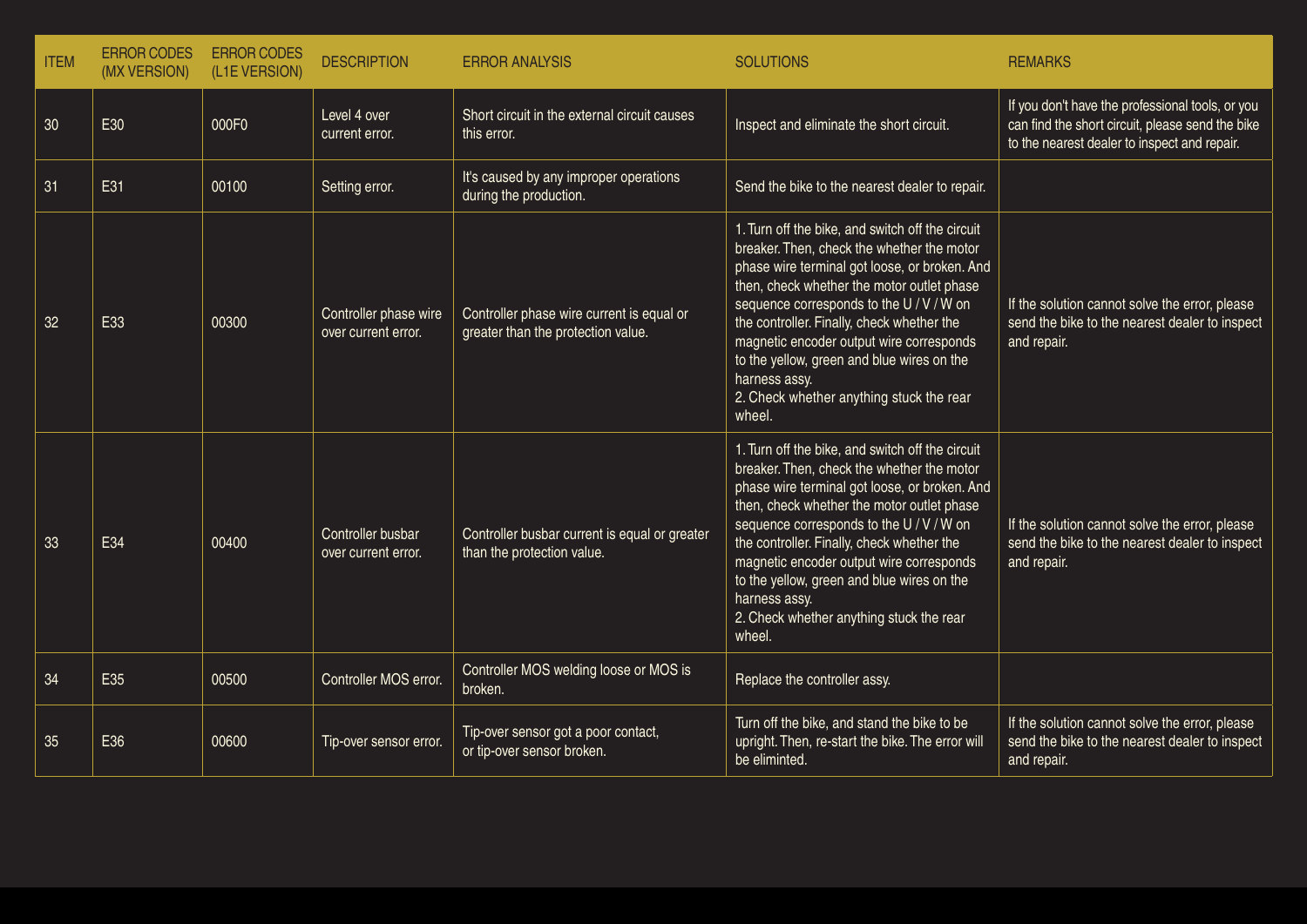| <b>ITEM</b> | <b>ERROR CODES</b><br>(MX VERSION) | <b>ERROR CODES</b><br>(L1E VERSION) | <b>DESCRIPTION</b>                 | <b>ERROR ANALYSIS</b>                                                                                                                                                             | <b>SOLUTIONS</b>                                                                                                                                                                                                                                                                                                                                                                                | <b>REMARKS</b>                                                                                                  |
|-------------|------------------------------------|-------------------------------------|------------------------------------|-----------------------------------------------------------------------------------------------------------------------------------------------------------------------------------|-------------------------------------------------------------------------------------------------------------------------------------------------------------------------------------------------------------------------------------------------------------------------------------------------------------------------------------------------------------------------------------------------|-----------------------------------------------------------------------------------------------------------------|
| 36          | E37                                | 00700                               | Throttle error.                    | 1. Throttle connection loose.<br>2. The throttle didn't return back<br>to the proper position before start.<br>3. The throttle is broken.                                         | 1. Check the throtte conection is loose<br>or broken.<br>2. Make sure the throttle return to the proper<br>position before the start.<br>3. If the throttle connection is no problem,<br>and throttler return to the proper position, still<br>have the throttle error. Then, just replace a<br>new throttle.                                                                                   |                                                                                                                 |
| 37          | E38                                | 00800                               | Low battery<br>protection error.   | When the battery is low, the low battery<br>protection will run automatically.                                                                                                    | Charge the battery.                                                                                                                                                                                                                                                                                                                                                                             |                                                                                                                 |
| 38          | E39                                | 00900                               | Over voltage<br>protection error   | When the voltage of the battery is equal or<br>greater than the protection value, the over<br>voltage protection will run automatically.                                          | Please use Talaria's stock charger to charge<br>the battery.                                                                                                                                                                                                                                                                                                                                    | If the solution cannot solve the error, please<br>send the bike to the nearest dealer to inspect<br>and repair. |
| 39          | E40                                | 00A00                               | Magnetic encoder<br>error.         | Magnetic encoder got a poor contact or it's<br>broken.                                                                                                                            | 1. Check whether the magnetic encoder<br>got a poor contact? If yes, repair it.<br>2. If the magnetic encoder is well contacted,<br>it means it's broken. Please replace a new<br>magnetic encoder.                                                                                                                                                                                             | If the solution cannot solve the error, please<br>send the bike to the nearest dealer to inspect<br>and repair. |
| 40          | E41                                | 00B00                               | Motor phase wire<br>failure error. | Motor phase wire loose or incorrect<br>connection caused the error                                                                                                                | Turn off the bike, and switch off the circuit<br>breaker. Then, check the whether the motor<br>phase wire terminal got loose, or broken. And<br>then, check whether the motor outlet phase<br>sequence corresponds to the U / V / W on<br>the controller. Finally, check whether the<br>magnetic encoder output wire corresponds<br>to the yellow, green and blue wires on the<br>harness assy. | If the solution cannot solve the error, please<br>send the bike to the nearest dealer to inspect<br>and repair. |
| 41          | E42                                | 00C00                               | Motor overheat error.              | Long time peak power riding will cause<br>the motor to be overheated, or motor inner<br>temperature sensor got a poor contact, or<br>motor inner temperature sensor to be broken. | 1. Stop riding until the motor's<br>temperature return to normal.<br>2. Check whether the magnetic encoder<br>is loose or broken. If it's broken, need to<br>replace with new one.                                                                                                                                                                                                              |                                                                                                                 |
| 42          | E43                                | 00D00                               | Motor temperature<br>sensor error. | Long time peak power riding will cause<br>the motor to be overheated, or motor inner<br>temperature sensor got a poor contact, or<br>motor inner temperature sensor to be broken. | 1. Stop riding until the motor's<br>temperature return to normal.<br>2. Check whether the magnetic encoder<br>is loose or broken. If it's broken, need to<br>replace with new one.                                                                                                                                                                                                              |                                                                                                                 |